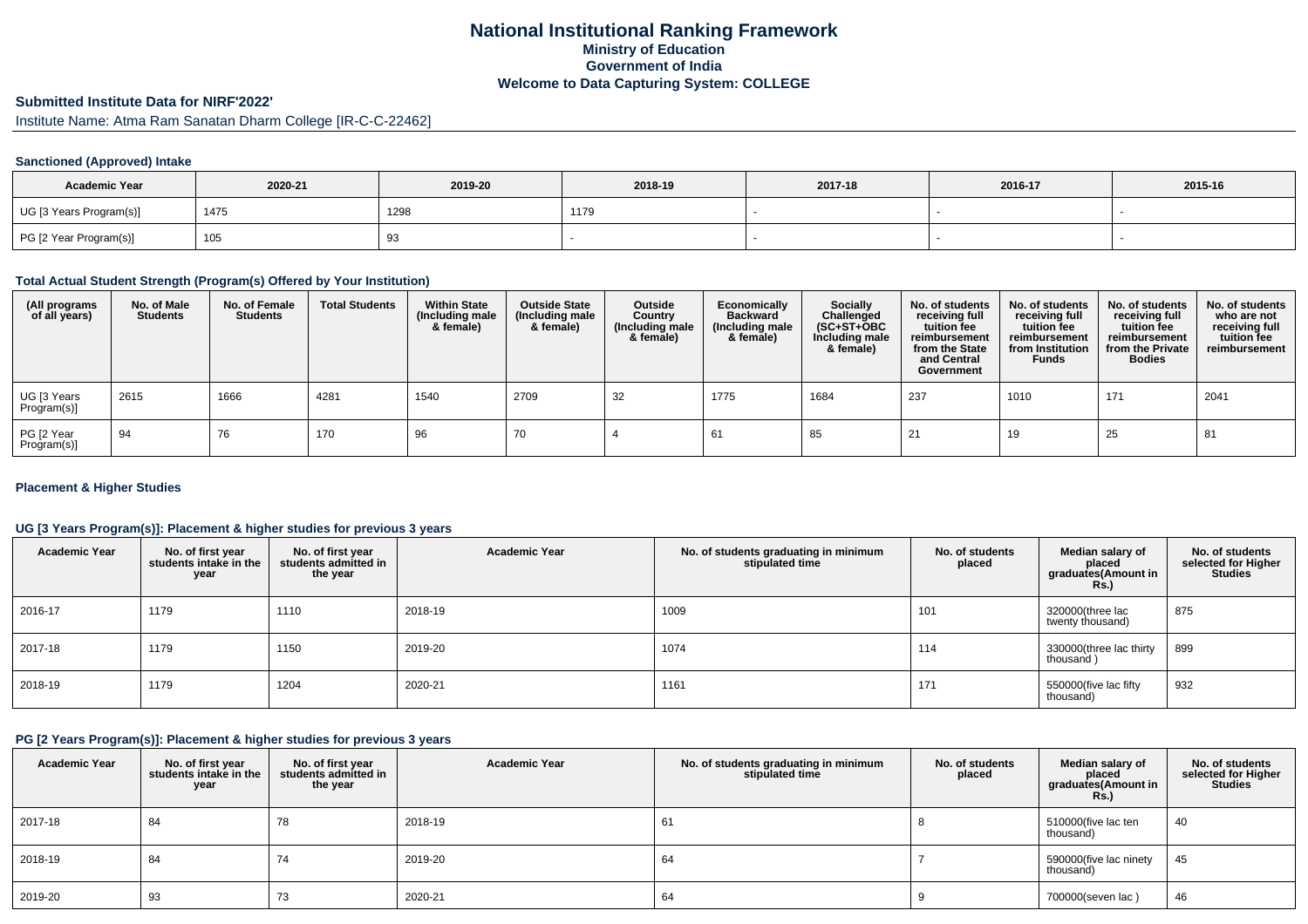#### **Financial Resources: Utilised Amount for the Capital expenditure for previous 3 years**

| <b>Academic Year</b>                                                                            | 2020-21                                                                 | 2019-20                                                                                              | 2018-19                                                                  |  |
|-------------------------------------------------------------------------------------------------|-------------------------------------------------------------------------|------------------------------------------------------------------------------------------------------|--------------------------------------------------------------------------|--|
| <b>Utilised Amount</b>                                                                          |                                                                         | <b>Utilised Amount</b>                                                                               | <b>Utilised Amount</b>                                                   |  |
|                                                                                                 |                                                                         | Annual Capital Expenditure on Academic Activities and Resources (excluding expenditure on buildings) |                                                                          |  |
| Library                                                                                         | 1627439 (Sixteen Lac Twenty Seven Thousand Four Hundred<br>Thirty Nine) | 1719061 (Seventeen Lac Nineteen Thousand Sixty One)                                                  | 2086426 (Twenty Lac Eighty Six Thousand Four Hundred<br>Twenty Six)      |  |
| New Equipment for Laboratories                                                                  | 1002659 (Ten Lac Two Thousand Six Hundred Fifty Nine)                   | 2415383 (Twenty Four Lac Fifteen Thousand Three Hundred<br>Eighty Three)                             | 3126886 (Thirty One Lac Twenty Six Thousand Eight Hundred<br>Eighty Six) |  |
| Other expenditure on creation of Capital Assets (excluding<br>expenditure on Land and Building) | 1957079 (Nineteen Lac Fifty Seven Thousand Seventy Nine)                | 441178 (Four Lac Forty One Thousand One Hundred Seventy<br>Eight)                                    | 769718 (Seven Lac Sixty Nine Thousand Seven Hundred<br>Eighteen)         |  |

### **Financial Resources: Utilised Amount for the Operational expenditure for previous 3 years**

| <b>Academic Year</b>                                                                                                                                                                           | 2020-21                                                                           | 2019-20                                                                                       | 2018-19                                                                                     |  |
|------------------------------------------------------------------------------------------------------------------------------------------------------------------------------------------------|-----------------------------------------------------------------------------------|-----------------------------------------------------------------------------------------------|---------------------------------------------------------------------------------------------|--|
| <b>Utilised Amount</b>                                                                                                                                                                         |                                                                                   | <b>Utilised Amount</b>                                                                        | <b>Utilised Amount</b>                                                                      |  |
|                                                                                                                                                                                                |                                                                                   | <b>Annual Operational Expenditure</b>                                                         |                                                                                             |  |
| Salaries (Teaching and Non Teaching staff)                                                                                                                                                     | 395600811 (Thirty Nine Crore Fifty Six Lac Eight Hundred<br>Eleven)               | 394739565 (Thirty Nine Crore Forty Seven Lac Thirty Nine<br>Thousand Five Hundred Sixty Five) | 478136586 (Forty Seven Crore Eighty One Lac Thirty Six<br>Thousand Five Hundred Eighty Six) |  |
| Maintenance of Academic Infrastructure or consumables and<br>other running expenditures(excluding maintenance of hostels<br>and allied services, rent of the building, depreciation cost, etc) | 13459518 (One Crore Thirty Four Lac Fifty Nine Thousand<br>Five Hundred Eighteen) | 197422829 (Nineteen Crore Seventy Four Lac Twenty Two<br>Thousand Eight Hundred Twenty Nine)  | 39942555 (Three Crore Ninety Nine Lac Forty Two Thousand<br>Five Hundred Fifty Five)        |  |
| Seminars/Conferences/Workshops                                                                                                                                                                 | 534998 (Five Lac Thirty Four Thousand Nine Hundred Ninety<br>Eight)               | 1101274 (Eleven Lac One Thousand Two Hundred Seventy<br>Four)                                 | 787799 (Seven Lac Eighty Seven Thousand Seven Hundred<br>Ninety Nine)                       |  |

#### **PCS Facilities: Facilities of physically challenged students**

| 1. Do your institution buildings have Lifts/Ramps?                                                                                                         | Yes, more than 80% of the buildings |
|------------------------------------------------------------------------------------------------------------------------------------------------------------|-------------------------------------|
| 2. Do your institution have provision for walking aids, including wheelchairs and transportation from one building to another for<br>handicapped students? | Yes                                 |
| 3. Do your institution buildings have specially designed toilets for handicapped students?                                                                 | Yes, more than 80% of the buildings |

## **Faculty Details**

| Srno | Name            | Age | Designation                | Gender | Qualification | <b>Experience (In</b><br>Months) | <b>Currently working</b><br>with institution? | <b>Joining Date</b> | <b>Leaving Date</b>      | <b>Association type</b> |
|------|-----------------|-----|----------------------------|--------|---------------|----------------------------------|-----------------------------------------------|---------------------|--------------------------|-------------------------|
|      | Anju Rustagi    | 53  | Associate Professor        | Female | M. Phil       | 360                              | Yes                                           | 26-09-1991          | $\sim$                   | Regular                 |
|      | Aggya Pandeya   | 43  | Associate Professor        | Female | M. Phil       | 187                              | Yes                                           | 25-08-2005          | $- -$                    | Regular                 |
|      | Anant Tiwari    | 34  | <b>Assistant Professor</b> | Male   | M.Sc.         | 111                              | Yes                                           | 09-02-2012          | $- -$                    | Adhoc / Contractual     |
|      | Apra Sinha      | 31  | <b>Assistant Professor</b> | Female | Ph.D          | 76                               | Yes                                           | 05-08-2017          | $- -$                    | Adhoc / Contractual     |
|      | Ashutosh Meena  | 35  | <b>Assistant Professor</b> | Male   | M.Sc.         | 72                               | Yes                                           | 17-10-2015          | $\sim$                   | Regular                 |
|      | Bhupendra Singh | 39  | <b>Assistant Professor</b> | Male   | M.Sc.         | 129                              | Yes                                           | 07-03-2016          | $\overline{\phantom{a}}$ | Regular                 |
|      | Deepika         | 33  | <b>Assistant Professor</b> | Female | M.COM         | 144                              | Yes                                           | 09-01-2016          | $- -$                    | Adhoc / Contractual     |
|      | Dr A Sudha Devi | 64  | Professor                  | Female | Ph.D          | 348                              | <b>No</b>                                     | 20-08-1992          | 30-09-2021               | Regular                 |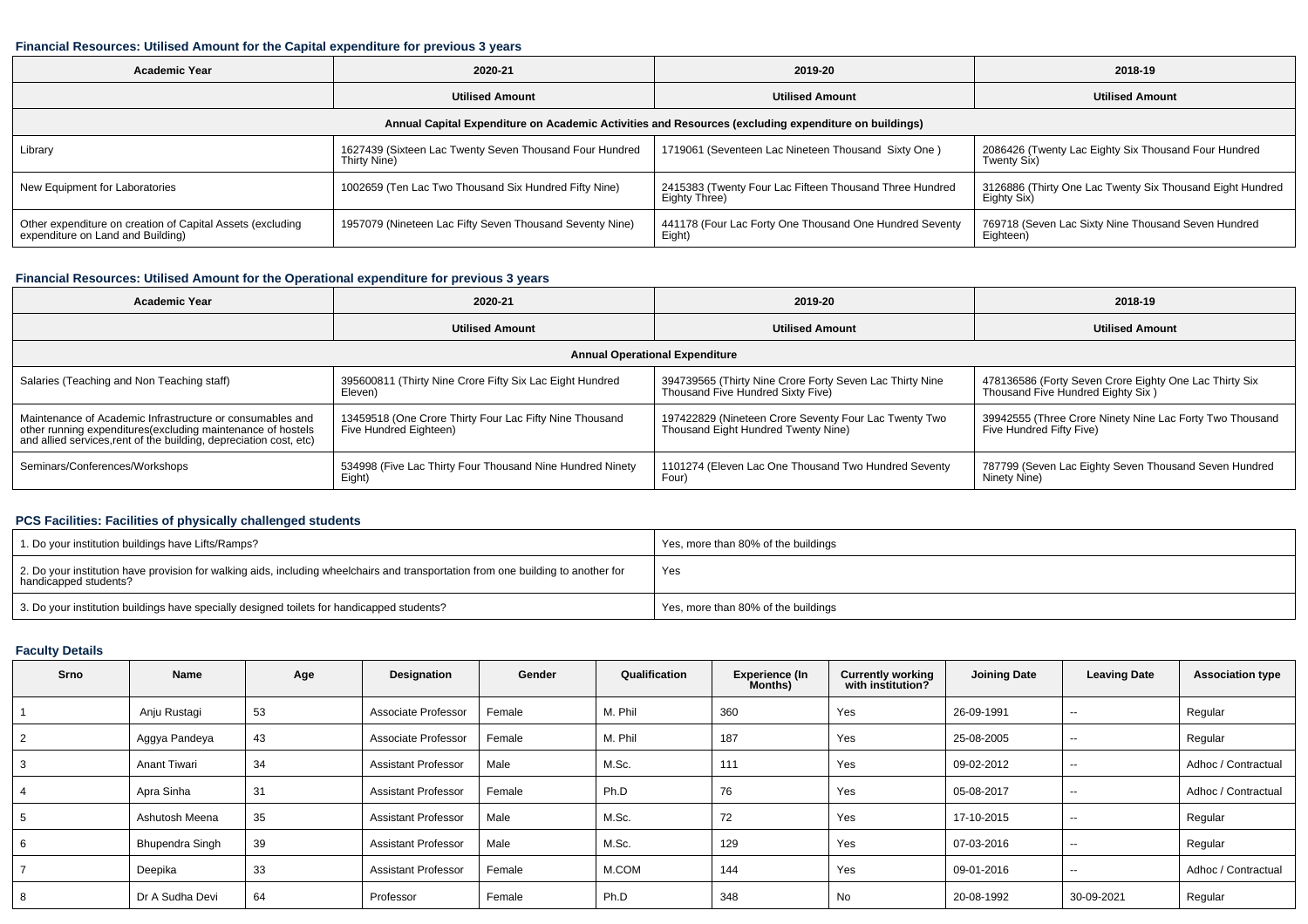| 9  | Dr Anamika Kadam             | 40 | Associate Professor        | Female | Ph.D    | 204 | Yes | 07-08-2006 | $\overline{\phantom{a}}$ | Regular             |
|----|------------------------------|----|----------------------------|--------|---------|-----|-----|------------|--------------------------|---------------------|
| 10 | Dr Anita Singh               | 56 | <b>Assistant Professor</b> | Female | Ph.D    | 84  | Yes | 09-01-2015 | $\overline{\phantom{a}}$ | Adhoc / Contractual |
| 11 | Dr Anju Bajaj                | 57 | Associate Professor        | Female | Ph.D    | 351 | Yes | 17-07-2006 | $\mathbf{u}$             | Regular             |
| 12 | Dr Ashutosh Vishwa<br>Bandhu | 36 | <b>Assistant Professor</b> | Male   | Ph.D    | 64  | Yes | 05-03-2016 | $\overline{\phantom{a}}$ | Regular             |
| 13 | Dr Bajrang Lal<br>Prashant   | 44 | Associate Professor        | Male   | Ph.D    | 180 | Yes | 17-08-2006 | $\overline{\phantom{a}}$ | Regular             |
| 14 | Dr Charu Mathur              | 45 | Associate Professor        | Female | Ph.D    | 179 | Yes | 21-08-2006 | $\overline{\phantom{a}}$ | Regular             |
| 15 | Dr Diwash Kumar              | 50 | <b>Assistant Professor</b> | Male   | Ph.D    | 27  | No  | 25-01-2016 | 26-04-2018               | Adhoc / Contractual |
| 16 | Dr Jai Prakash               | 48 | <b>Assistant Professor</b> | Male   | Ph.D    | 159 | Yes | 17-08-2009 | $\mathbf{u}$             | Adhoc / Contractual |
| 17 | Dr Jyotika Jogi              | 55 | Professor                  | Female | Ph.D    | 384 | Yes | 26-09-1991 | $\overline{\phantom{a}}$ | Regular             |
| 18 | Dr Kavita Bhatia             | 66 | Associate Professor        | Female | Ph.D    | 459 | No  | 01-12-1981 | 31-12-2019               | Regular             |
| 19 | Dr Meenakshi Gupta           | 42 | <b>Assistant Professor</b> | Female | Ph.D    | 183 | Yes | 22-12-2015 | ÷.                       | Regular             |
| 20 | Dr Pankaj Narang             | 51 | <b>Assistant Professor</b> | Male   | Ph.D    | 328 | Yes | 05-03-2016 | $\overline{\phantom{a}}$ | Regular             |
| 21 | Dr Preeti Jain               | 39 | <b>Assistant Professor</b> | Female | Ph.D    | 176 | Yes | 01-10-2015 | $\overline{\phantom{a}}$ | Regular             |
| 22 | Dr Priyanka Kulhari          | 38 | <b>Assistant Professor</b> | Female | Ph.D    | 159 | Yes | 12-06-2015 | ÷.                       | Regular             |
| 23 | Dr Rajesh Chand<br>Adarsh    | 48 | Associate Professor        | Male   | Ph.D    | 180 | Yes | 17-07-2006 | $\overline{\phantom{a}}$ | Regular             |
| 24 | Dr Rashmi Bahl               | 60 | Associate Professor        | Female | Ph.D    | 417 | Yes | 22-10-1991 | $\overline{\phantom{a}}$ | Regular             |
| 25 | Dr Rita Singh                | 36 | <b>Assistant Professor</b> | Female | Ph.D    | 103 | Yes | 05-03-2016 | $\overline{\phantom{a}}$ | Regular             |
| 26 | Dr Sangita Aggarwal          | 50 | <b>Assistant Professor</b> | Female | Ph.D    | 175 | Yes | 22-12-2015 | $\overline{\phantom{a}}$ | Regular             |
| 27 | Dr Shri Dharam               | 46 | <b>Assistant Professor</b> | Male   | Ph.D    | 163 | Yes | 09-01-2016 | $\overline{\phantom{a}}$ | Adhoc / Contractual |
| 28 | Dr Suman Dudeja              | 50 | Associate Professor        | Female | Ph.D    | 250 | Yes | 16-07-2005 | $\overline{\phantom{a}}$ | Regular             |
| 29 | Dr Surendra Singh            | 41 | <b>Assistant Professor</b> | Male   | Ph.D    | 114 | Yes | 01-05-2015 | $\overline{\phantom{a}}$ | Regular             |
| 30 | Dr V K Arora                 | 65 | Associate Professor        | Male   | Ph.D    | 525 | No  | 12-09-1977 | 30-05-2021               | Regular             |
| 31 | Dr Vinita Tuli               | 49 | Associate Professor        | Female | Ph.D    | 260 | Yes | 16-07-2005 | $\overline{\phantom{a}}$ | Regular             |
| 32 | Gurvandna RM<br>Singh        | 60 | Associate Professor        | Female | M. Phil | 418 | Yes | 21-12-1990 | $\overline{\phantom{a}}$ | Regular             |
| 33 | Jvoti Kaushik                | 53 | Associate Professor        | Female | M. Phil | 264 | Yes | 24-07-2006 | $\overline{\phantom{a}}$ | Regular             |
| 34 | Konika Kwatra                | 45 | Associate Professor        | Female | M. Phil | 241 | Yes | 19-07-2005 | $\overline{\phantom{a}}$ | Regular             |
| 35 | Manisha Bagri                | 32 | <b>Assistant Professor</b> | Female | M.Sc.   | 118 | Yes | 16-09-2016 | $\overline{\phantom{a}}$ | Adhoc / Contractual |
| 36 | Dr Manuj Aggarwal            | 33 | <b>Assistant Professor</b> | Male   | Ph.D    | 156 | Yes | 04-08-2015 | Ξ.                       | Adhoc / Contractual |
| 37 | Agam Dwivedi                 | 32 | <b>Assistant Professor</b> | Male   | M.Sc.   | 96  | Yes | 01-10-2015 | Щ,                       | Regular             |
| 38 | Amit Kumar                   | 36 | <b>Assistant Professor</b> | Male   | M. Phil | 168 | Yes | 20-01-2016 | н,                       | Regular             |
| 39 | Dr Anu Priya Arora           | 39 | <b>Assistant Professor</b> | Female | Ph.D    | 173 | Yes | 23-07-2010 | н,                       | Adhoc / Contractual |
| 40 | Ashok                        | 39 | <b>Assistant Professor</b> | Male   | M.Sc.   | 156 | Yes | 08-03-2016 | н,                       | Regular             |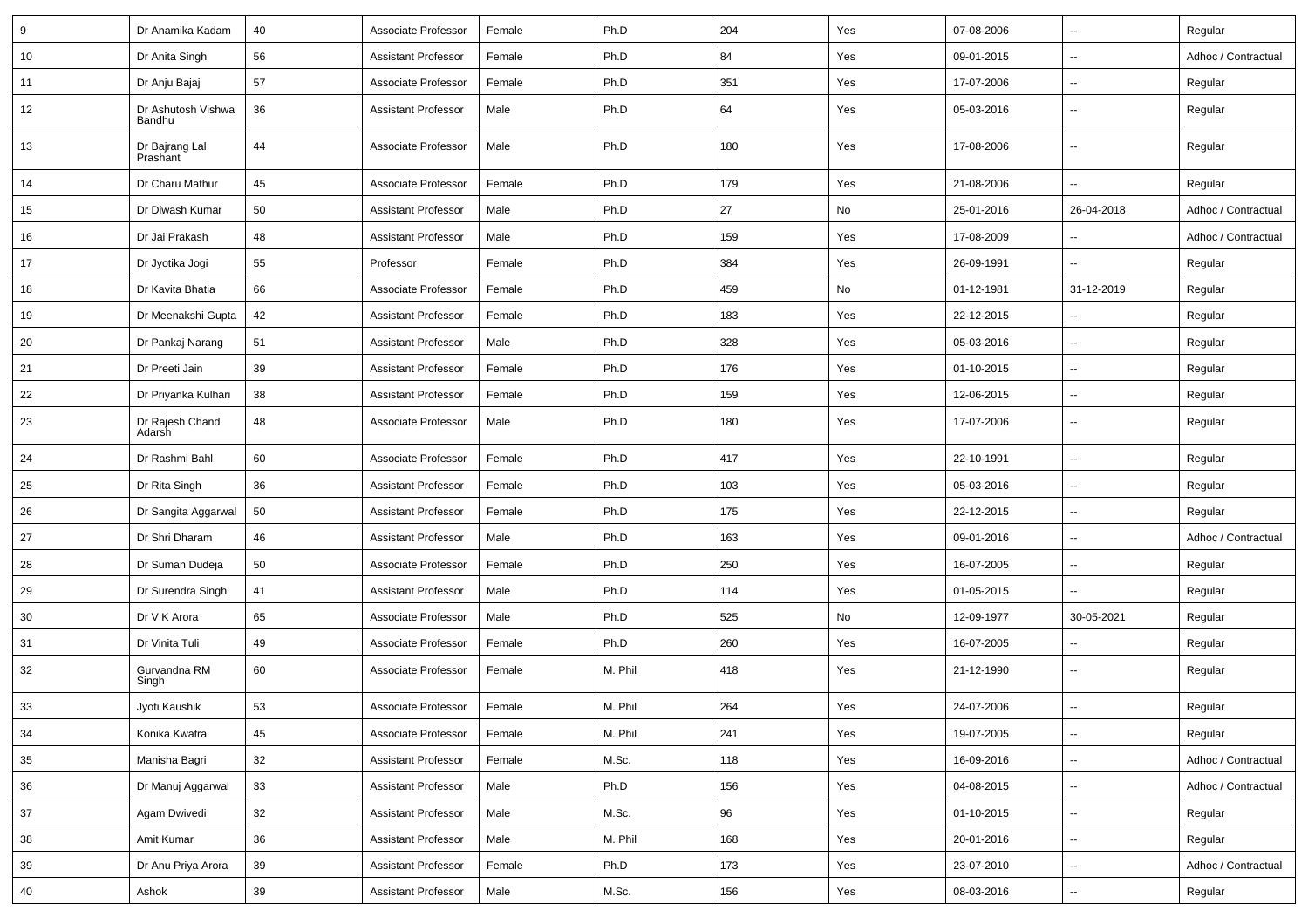| 41 | <b>Bhavtosh Bhaskar</b>       | 32     | <b>Assistant Professor</b> | Male   | M. Phil    | 62  | Yes | 09-01-2017 | $\overline{\phantom{a}}$ | Adhoc / Contractual |
|----|-------------------------------|--------|----------------------------|--------|------------|-----|-----|------------|--------------------------|---------------------|
| 42 | Deepankar                     | 38     | <b>Assistant Professor</b> | Male   | M. Phil    | 162 | Yes | 23-09-2015 | $\overline{\phantom{a}}$ | Regular             |
| 43 | Dr A B<br>Bhattacharjee       | 52     | Associate Professor        | Male   | Ph.D       | 296 | No  | 17-07-1995 | 04-07-2018               | Regular             |
| 44 | Dr Amit Singh                 | 43     | <b>Assistant Professor</b> | Male   | Ph.D       | 163 | Yes | 06-05-2015 | $\overline{\phantom{a}}$ | Regular             |
| 45 | Dr Anil Kumar                 | 35     | <b>Assistant Professor</b> | Male   | Ph.D       | 139 | Yes | 22-12-2015 | $\overline{\phantom{a}}$ | Regular             |
| 46 | Dr Anjani Kumar<br>Singh      | 38     | <b>Assistant Professor</b> | Male   | Ph.D       | 126 | Yes | 05-03-2016 | $\overline{\phantom{a}}$ | Regular             |
| 47 | Dr Asha Pandey                | 63     | Professor                  | Female | Ph.D       | 372 | Yes | 17-07-1995 | $\ddotsc$                | Regular             |
| 48 | Bachan Meena                  | 36     | <b>Assistant Professor</b> | Male   | M.Sc.      | 144 | Yes | 22-12-2015 | $\overline{\phantom{a}}$ | Regular             |
| 49 | Dr Brahmanand                 | 67     | Associate Professor        | Male   | Ph.D       | 354 | No  | 30-01-1990 | 31-03-2019               | Regular             |
| 50 | Dr Dharmendra<br>Kumar Neeraj | 40     | <b>Assistant Professor</b> | Male   | Ph.D       | 90  | Yes | 30-04-2015 | $\overline{\phantom{a}}$ | Regular             |
| 51 | Dr Indrajeet Kumar<br>Jha     | 37     | <b>Assistant Professor</b> | Male   | Ph.D       | 107 | Yes | 01-05-2015 | $\overline{\phantom{a}}$ | Regular             |
| 52 | Dr Jyothsnaphanija<br>Bolla   | 31     | <b>Assistant Professor</b> | Female | Ph.D       | 73  | Yes | 23-06-2015 | $\overline{\phantom{a}}$ | Regular             |
| 53 | Dr Kanika Sharma              | 35     | <b>Assistant Professor</b> | Female | Ph.D       | 132 | Yes | 05-10-2015 | $\overline{\phantom{a}}$ | Regular             |
| 54 | Dr Meena Dadu                 | 50     | Associate Professor        | Female | Ph.D       | 318 | Yes | 29-09-1995 | $\overline{\phantom{a}}$ | Regular             |
| 55 | Dr Nutan Mishra               | 59     | Associate Professor        | Female | Ph.D       | 385 | Yes | 26-09-1991 | $\overline{\phantom{a}}$ | Regular             |
| 56 | Dr Pratibha<br>Mehrotra       | 54     | Associate Professor        | Female | Ph.D       | 312 | Yes | 24-07-2006 | $\overline{\phantom{a}}$ | Regular             |
| 57 | Dr Priyam Barooah             | 39     | <b>Assistant Professor</b> | Female | Ph.D       | 116 | Yes | 23-09-2015 | $\overline{\phantom{a}}$ | Regular             |
| 58 | Dr Rajeev Singh               | 43     | Professor                  | Male   | Ph.D       | 193 | Yes | 16-04-2009 | $\overline{\phantom{a}}$ | Regular             |
| 59 | Dr Ram Swaroop<br>Maharia     | 41     | <b>Assistant Professor</b> | Male   | Ph.D       | 118 | Yes | 22-12-2015 | $\overline{\phantom{a}}$ | Regular             |
| 60 | Dr Renu Keer                  | 36     | <b>Assistant Professor</b> | Female | Ph.D       | 130 | Yes | 01-05-2015 | $\overline{\phantom{a}}$ | Regular             |
| 61 | Dr Sandeep                    | 43     | Associate Professor        | Male   | Ph.D       | 192 | Yes | 19-07-2005 | $\overline{\phantom{a}}$ | Regular             |
| 62 | Dr Saraswati                  | 40     | <b>Assistant Professor</b> | Female | Ph.D       | 119 | Yes | 30-08-2011 | $\overline{\phantom{a}}$ | Adhoc / Contractual |
| 63 | Dr Shubha Dwivedi             | 40     | <b>Assistant Professor</b> | Female | Ph.D       | 181 | Yes | 12-06-2015 | $\overline{\phantom{a}}$ | Regular             |
| 64 | Dr Sunita Bhagat              | $57\,$ | Professor                  | Female | Ph.D       | 366 | Yes | 16-07-2005 |                          | Regular             |
| 65 | Dr Uma Sanjay<br>Singh        | 46     | Associate Professor        | Female | Ph.D       | 276 | Yes | 19-07-2005 | $\overline{\phantom{a}}$ | Regular             |
| 66 | Dr Vibha Narang               | 59     | Associate Professor        | Female | Ph.D       | 288 | Yes | 17-07-2006 | $\overline{\phantom{a}}$ | Regular             |
| 67 | Geetanjali Batra              | 40     | <b>Assistant Professor</b> | Female | Ph.D       | 171 | Yes | 16-07-2009 | $\overline{\phantom{a}}$ | Adhoc / Contractual |
| 68 | Jag Mohan                     | 37     | <b>Assistant Professor</b> | Male   | <b>MCA</b> | 179 | Yes | 02-09-2016 | Ξ.                       | Adhoc / Contractual |
| 69 | Kokila Negi                   | 42     | Associate Professor        | Female | M. Phil    | 181 | Yes | 17-08-2006 | $\overline{\phantom{a}}$ | Regular             |
| 70 | Dr Manish Kumar               | 35     | <b>Assistant Professor</b> | Male   | Ph.D       | 99  | Yes | 05-03-2016 | ۰.                       | Regular             |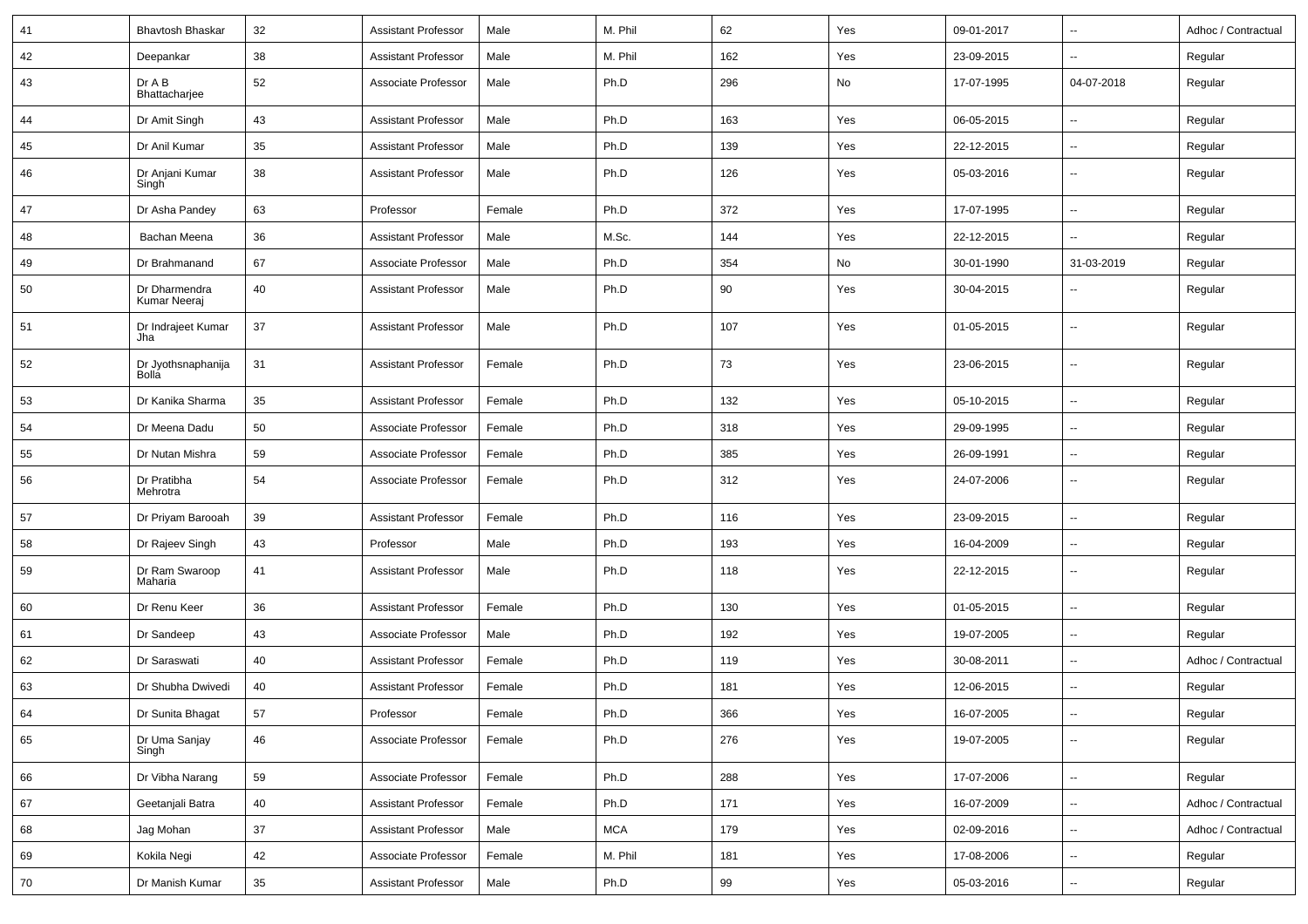| 71  | Manorma Jain                   | 49 | <b>Assistant Professor</b>                          | Female | M.Sc.   | 132 | No  | 22-11-2006 | 19-05-2017               | Adhoc / Contractual |
|-----|--------------------------------|----|-----------------------------------------------------|--------|---------|-----|-----|------------|--------------------------|---------------------|
| 72  | Mohd Rehan Alam                | 34 | <b>Assistant Professor</b>                          | Male   | M.COM   | 89  | Yes | 27-02-2014 | $\overline{\phantom{a}}$ | Adhoc / Contractual |
| 73  | A S Prajapati                  | 63 | Associate Professor                                 | Male   | M. Phil | 468 | Yes | 23-08-1984 | $\overline{\phantom{a}}$ | Regular             |
| 74  | Ajeet kumar                    | 44 | Associate Professor                                 | Male   | M. Phil | 216 | Yes | 16-07-2005 | $\sim$                   | Regular             |
| 75  | Dr Anjali Verma                | 35 | <b>Assistant Professor</b>                          | Female | Ph.D    | 142 | Yes | 22-12-2015 | $\overline{\phantom{a}}$ | Regular             |
| 76  | Arun Kumar                     | 35 | <b>Assistant Professor</b>                          | Male   | M.Sc.   | 94  | Yes | 17-08-2013 |                          | Adhoc / Contractual |
| 77  | Dr Baljeet Kaur                | 36 | <b>Assistant Professor</b>                          | Female | Ph.D    | 139 | Yes | 14-09-2010 | $\sim$                   | Adhoc / Contractual |
| 78  | Dipak Prakash                  | 38 | <b>Assistant Professor</b>                          | Male   | M. Phil | 66  | Yes | 20-01-2016 | $\sim$                   | Adhoc / Contractual |
| 79  | Dr Nidhi Dureja                | 46 | <b>Assistant Professor</b>                          | Female | Ph.D    | 117 | Yes | 23-12-2015 | $\overline{\phantom{a}}$ | Regular             |
| 80  | Dr Amit Mittal                 | 43 | <b>Assistant Professor</b>                          | Male   | Ph.D    | 180 | Yes | 01-10-2015 | $\overline{\phantom{a}}$ | Regular             |
| 81  | Dr Anil kumar Singh            | 43 | <b>Assistant Professor</b>                          | Male   | Ph.D    | 144 | Yes | 16-07-2009 | $\overline{\phantom{a}}$ | Adhoc / Contractual |
| 82  | Dr Anjali Sharma<br>Kaushik    | 36 | <b>Assistant Professor</b>                          | Female | Ph.D    | 115 | Yes | 07-03-2016 | $\overline{\phantom{a}}$ | Regular             |
| 83  | Dr Arvind Kumar<br>Mishra      | 44 | <b>Assistant Professor</b>                          | Male   | Ph.D    | 144 | Yes | 16-07-2009 | $\overline{\phantom{a}}$ | Adhoc / Contractual |
| 84  | Dr B K Tyagi                   | 63 | Professor                                           | Male   | Ph.D    | 324 | Yes | 16-10-1996 | $\overline{\phantom{a}}$ | Regular             |
| 85  | Dr Bhav Nath Jha               | 39 | <b>Assistant Professor</b>                          | Male   | Ph.D    | 108 | Yes | 30-04-2015 | $\sim$                   | Regular             |
| 86  | Dr Devendra Kumar<br>Rana      | 41 | <b>Assistant Professor</b>                          | Male   | Ph.D    | 174 | Yes | 05-03-2016 | $\overline{\phantom{a}}$ | Regular             |
| 87  | Prof Gyantosh<br>Kumar Jha     | 53 | Dean / Principal /<br>Director / Vice<br>Chancellor | Male   | Ph.D    | 348 | Yes | 17-07-1995 | $\sim$                   | Regular             |
| 88  | Dr Jaya Tomar                  | 59 | Associate Professor                                 | Female | Ph.D    | 385 | Yes | 02-01-1998 | $\sim$                   | Regular             |
| 89  | Dr Kanchan<br>Srivastava       | 38 | <b>Assistant Professor</b>                          | Female | Ph.D    | 102 | Yes | 15-01-2013 | $\sim$                   | Adhoc / Contractual |
| 90  | Dr Manisha                     | 38 | <b>Assistant Professor</b>                          | Female | Ph.D    | 101 | Yes | 05-03-2016 | $\sim$                   | Regular             |
| 91  | Dr Nisha Jha                   | 39 | <b>Assistant Professor</b>                          | Female | Ph.D    | 102 | Yes | 14-01-2013 | $\overline{\phantom{a}}$ | Adhoc / Contractual |
| 92  | Dr Prashant Singh              | 40 | Professor                                           | Male   | Ph.D    | 183 | Yes | 17-07-2006 | $\overline{\phantom{a}}$ | Regular             |
| 93  | Dr Prerana Sinha               | 56 | <b>Assistant Professor</b>                          | Female | Ph.D    | 206 | Yes | 12-06-2015 | $\overline{\phantom{a}}$ | Regular             |
| 94  | Dr Raghvendra<br>Pandey        | 35 | <b>Assistant Professor</b>                          | Male   | Ph.D    | 82  | Yes | 05-03-2016 |                          | Regular             |
| 95  | Dr Ram Ratan<br>Prasad         | 49 | <b>Assistant Professor</b>                          | Male   | Ph.D    | 155 | Yes | 16-10-2008 | $\sim$                   | Adhoc / Contractual |
| 96  | Dr Renu Bala                   | 59 | Associate Professor                                 | Female | Ph.D    | 312 | Yes | 17-08-1995 | $\sim$                   | Regular             |
| 97  | Dr Rubi Devi                   | 36 | <b>Assistant Professor</b>                          | Female | Ph.D    | 70  | Yes | 26-09-2015 | $\sim$                   | Adhoc / Contractual |
| 98  | Dr Santosh Kumar               | 38 | <b>Assistant Professor</b>                          | Male   | Ph.D    | 93  | Yes | 01-11-2013 | $\sim$                   | Adhoc / Contractual |
| 99  | Dr Subash Chandra<br>Mohapatra | 43 | Assistant Professor                                 | Male   | Ph.D    | 168 | Yes | 22-12-2015 | $\sim$                   | Regular             |
| 100 | Dr Sunita Bansal               | 49 | Associate Professor                                 | Female | Ph.D    | 149 | Yes | 16-04-2009 | $\sim$                   | Regular             |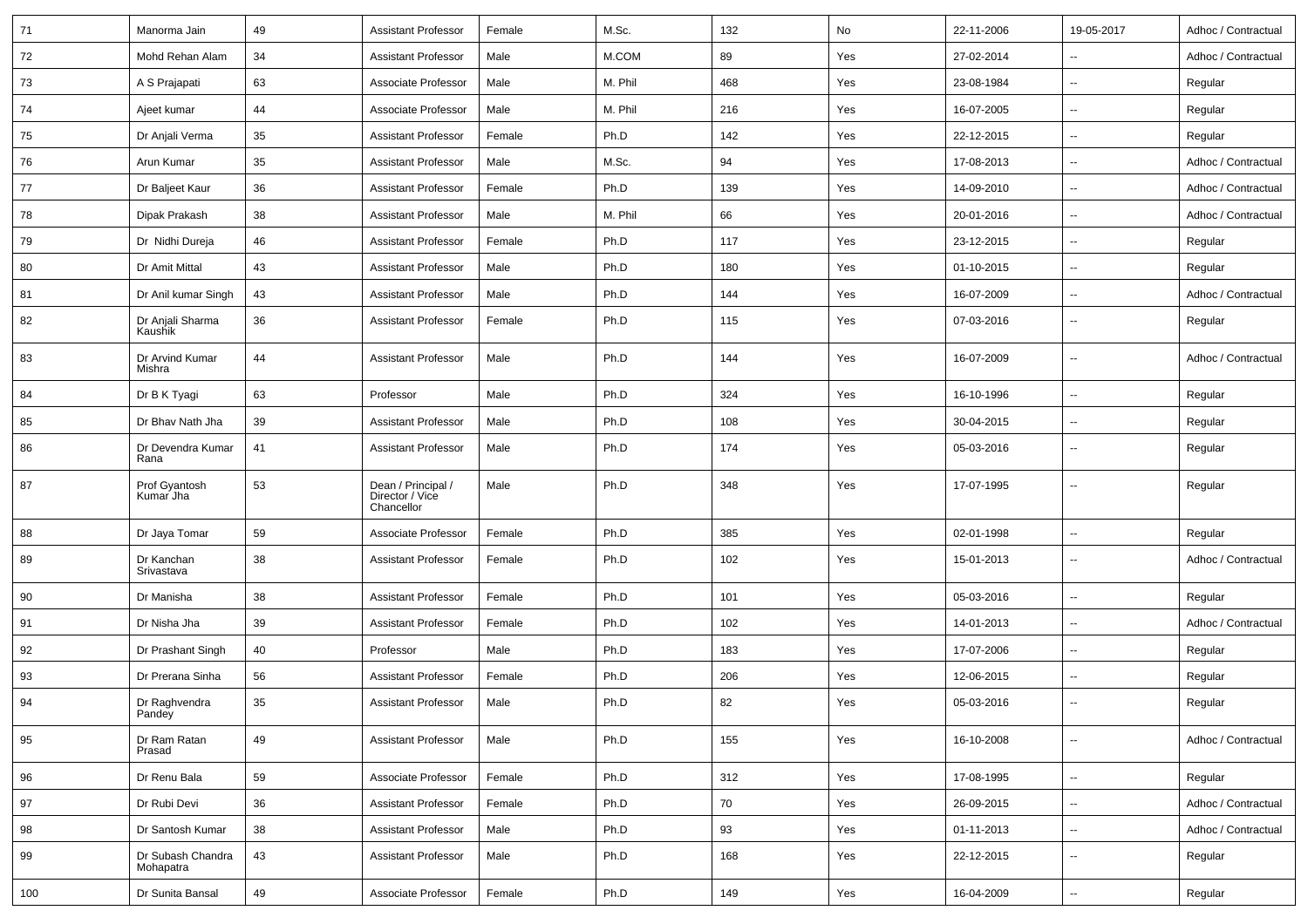| 101 | Dr Syed Mubin<br>Zehra       | 47 | <b>Assistant Professor</b> | Female | Ph.D            | 156 | Yes | 23-09-2015 | $\overline{\phantom{a}}$ | Regular             |
|-----|------------------------------|----|----------------------------|--------|-----------------|-----|-----|------------|--------------------------|---------------------|
| 102 | Dr V S Dixit                 | 47 | Associate Professor        | Male   | Ph.D            | 219 | Yes | 22-07-2003 | $\overline{\phantom{a}}$ | Regular             |
| 103 | Geeta Devi                   | 44 | <b>Assistant Professor</b> | Female | Ph.D            | 120 | Yes | 19-08-2011 | $\overline{\phantom{a}}$ | Adhoc / Contractual |
| 104 | Dr Indu Singh                | 38 | <b>Assistant Professor</b> | Female | Ph.D            | 184 | Yes | 29-04-2009 | $\overline{\phantom{a}}$ | Regular             |
| 105 | Kavita Bangarwa              | 27 | <b>Assistant Professor</b> | Female | M.A.(Economics) | 48  | Yes | 05-08-2017 | $\overline{\phantom{a}}$ | Adhoc / Contractual |
| 106 | Maitrayee<br>Roychoudhury    | 37 | <b>Assistant Professor</b> | Female | M. Phil         | 99  | Yes | 12-06-2015 | $\overline{\phantom{a}}$ | Regular             |
| 107 | Manjula Sholapurkar          | 62 | Associate Professor        | Female | M. Phil         | 420 | Yes | 01-09-1984 | $\ddotsc$                | Regular             |
| 108 | Mihir Kumar Jha              | 45 | <b>Assistant Professor</b> | Male   | M. Phil         | 189 | Yes | 23-09-2015 | $\overline{\phantom{a}}$ | Regular             |
| 109 | Dr Gautam<br>Choubey         | 34 | <b>Assistant Professor</b> | Male   | Ph.D            | 96  | Yes | 12-06-2015 | $\overline{\phantom{a}}$ | Regular             |
| 110 | Ajay Kumar                   | 30 | <b>Assistant Professor</b> | Male   | M. Phil         | 20  | No  | 11-01-2016 | 16-08-2018               | Adhoc / Contractual |
| 111 | Anil Kumar Rajak             | 30 | <b>Assistant Professor</b> | Male   | M.Sc.           | 84  | Yes | 15-10-2015 | $\overline{\phantom{a}}$ | Regular             |
| 112 | Archana Gahlaut              | 44 | <b>Assistant Professor</b> | Female | M.Tech          | 154 | Yes | 12-01-2015 | $\overline{\phantom{a}}$ | Adhoc / Contractual |
| 113 | Dr Bal Krishan               | 38 | <b>Assistant Professor</b> | Male   | Ph.D            | 116 | Yes | 19-08-2011 | $\overline{\phantom{a}}$ | Adhoc / Contractual |
| 114 | Chhatra Pal                  | 34 | <b>Assistant Professor</b> | Male   | M. Phil         | 96  | Yes | 09-11-2015 | $\overline{\phantom{a}}$ | Regular             |
| 115 | Dharmendra Singh             | 32 | <b>Assistant Professor</b> | Male   | <b>MCA</b>      | 120 | Yes | 20-01-2013 | $\overline{\phantom{a}}$ | Adhoc / Contractual |
| 116 | Dr Achingliu Kamei           | 54 | Associate Professor        | Female | Ph.D            | 176 | Yes | 25-11-2006 | $\overline{\phantom{a}}$ | Regular             |
| 117 | Dr Anamika Prasad            | 50 | Other                      | Female | Ph.D            | 272 | Yes | 23-08-1999 | $\overline{\phantom{a}}$ | Regular             |
| 118 | Dr Anjali Gupta              | 45 | Associate Professor        | Female | Ph.D            | 276 | Yes | 01-08-2006 | $\overline{\phantom{a}}$ | Regular             |
| 119 | Dr Arvind Kumar              | 32 | <b>Assistant Professor</b> | Male   | Ph.D            | 72  | Yes | 05-03-2016 | $\overline{\phantom{a}}$ | Regular             |
| 120 | Dr Avanish Pratap<br>Singh   | 35 | <b>Assistant Professor</b> | Male   | Ph.D            | 153 | Yes | 05-03-2016 | $\overline{\phantom{a}}$ | Regular             |
| 121 | Dr Bhaskar Nand<br>Pant      | 39 | <b>Assistant Professor</b> | Male   | Ph.D            | 118 | Yes | 22-12-2015 | $\overline{\phantom{a}}$ | Regular             |
| 122 | Dr D Appala Naidu            | 38 | <b>Assistant Professor</b> | Male   | Ph.D            | 178 | Yes | 11-08-2017 | $\ddotsc$                | Adhoc / Contractual |
| 123 | Dr Geeta Sanon               | 59 | Associate Professor        | Female | Ph.D            | 400 | Yes | 07-09-1992 | $\sim$                   | Regular             |
| 124 | Dr Jaspali Chauhan           | 61 | Professor                  | Female | Ph.D            | 360 | Yes | 17-07-1995 | ۰.                       | Regular             |
| 125 | Dr K K Sharma                | 56 | Associate Professor        | Male   | Ph.D            | 263 | Yes | 21-09-1989 | $\overline{\phantom{a}}$ | Regular             |
| 126 | Dr Manika Jain               | 41 | Associate Professor        | Female | Ph.D            | 211 | Yes | 01-08-2006 | $\overline{\phantom{a}}$ | Regular             |
| 127 | Dr Monica Suri               | 62 | Associate Professor        | Female | Ph.D            | 468 | Yes | 12-08-1984 | ۰.                       | Regular             |
| 128 | Dr Pinky Dureja              | 61 | Associate Professor        | Female | Ph.D            | 432 | Yes | 12-09-1986 | $\overline{\phantom{a}}$ | Regular             |
| 129 | Dr Prem Chand                | 53 | Assistant Professor        | Male   | Ph.D            | 94  | Yes | 01-05-2015 | $\overline{\phantom{a}}$ | Regular             |
| 130 | Dr Purushottam<br>Kumar Arya | 38 | <b>Assistant Professor</b> | Male   | Ph.D            | 107 | Yes | 04-01-2016 | ۰.                       | Adhoc / Contractual |
| 131 | Dr Rakesh Malik              | 40 | <b>Assistant Professor</b> | Male   | Ph.D            | 132 | Yes | 05-03-2016 | $\overline{\phantom{a}}$ | Regular             |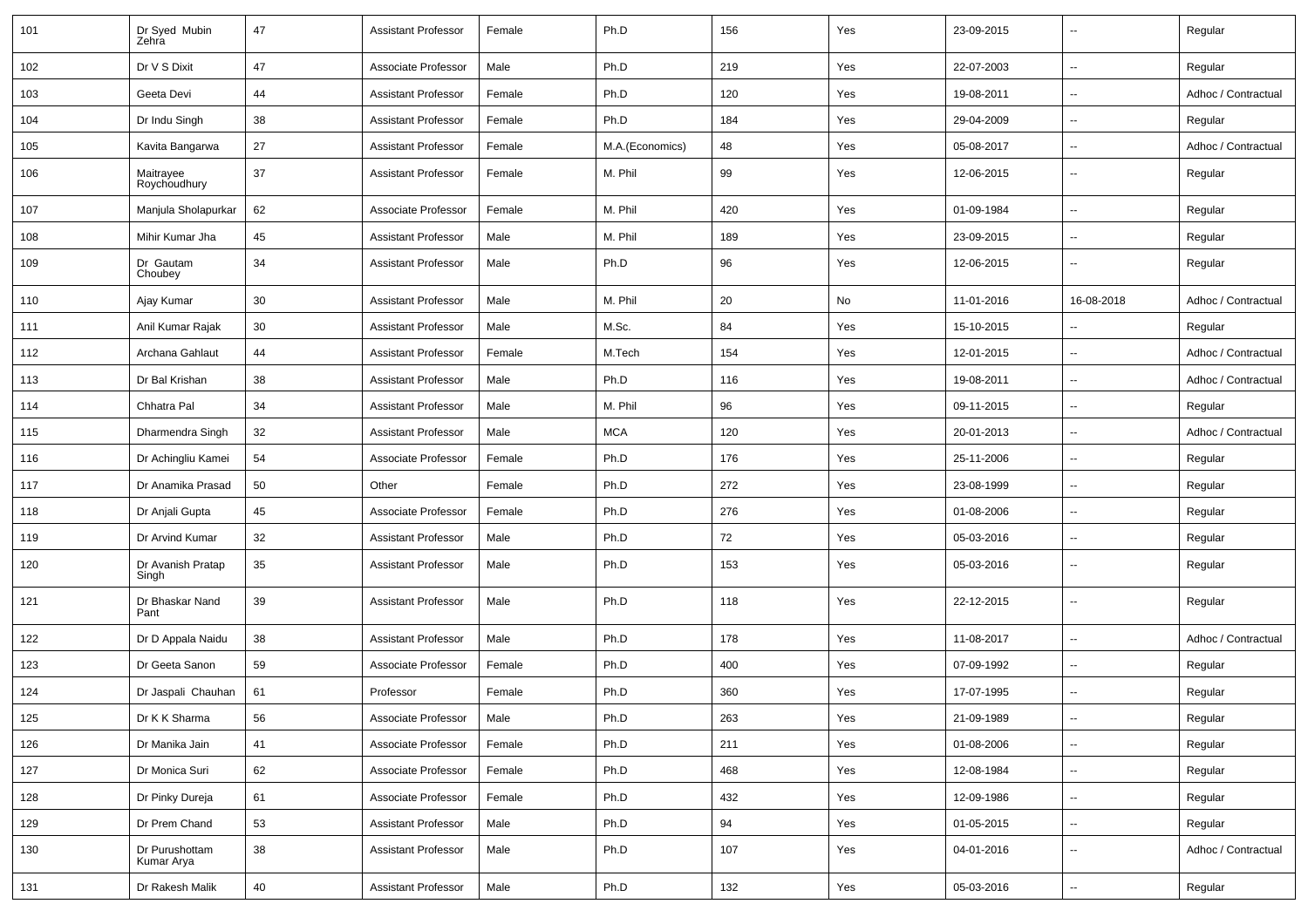| 132 | Dr Renu Aggarwal           | 49 | <b>Assistant Professor</b> | Female | Ph.D       | 230        | Yes | 28-07-2010 | $\overline{\phantom{a}}$ | Adhoc / Contractual |
|-----|----------------------------|----|----------------------------|--------|------------|------------|-----|------------|--------------------------|---------------------|
| 133 | Dr Rosy Sinha              | 53 | <b>Assistant Professor</b> | Female | Ph.D       | 172        | Yes | 12-06-2015 | $\overline{\phantom{a}}$ | Regular             |
| 134 | Dr Sanjay Singh<br>Baghel  | 48 | Associate Professor        | Male   | Ph.D       | 275        | Yes | 10-08-2006 | $\overline{\phantom{a}}$ | Regular             |
| 135 | Dr Sneh Lata               | 39 | <b>Assistant Professor</b> | Female | Ph.D       | 122        | Yes | 22-12-2015 | $\overline{\phantom{a}}$ | Regular             |
| 136 | Dr Sumit Prasher           | 42 | <b>Assistant Professor</b> | Male   | Ph.D       | 132        | Yes | 30-04-2015 | --                       | Regular             |
| 137 | Dr Swati M Biswas          | 43 | Associate Professor        | Female | Ph.D       | 192        | Yes | 17-07-2006 | $\overline{\phantom{a}}$ | Regular             |
| 138 | Dr V M Jha                 | 59 | Professor                  | Male   | Ph.D       | 443        | Yes | 17-07-1985 | Ξ.                       | Regular             |
| 139 | Dr Yogesh Kumar            | 38 | <b>Assistant Professor</b> | Male   | Ph.D       | 186        | Yes | 07-03-2016 | $\overline{\phantom{a}}$ | Regular             |
| 140 | Indra Mohan Jha            | 60 | Professor                  | Male   | Ph.D       | 356        | Yes | 21-01-1998 | $\overline{\phantom{a}}$ | Regular             |
| 141 | Kapil Kumar                | 34 | <b>Assistant Professor</b> | Male   | M. Phil    | 108        | Yes | 01-10-2015 | $\overline{\phantom{a}}$ | Regular             |
| 142 | Lalit Kumar                | 41 | <b>Assistant Professor</b> | Male   | M.Sc.      | 122        | Yes | 05-03-2016 | --                       | Regular             |
| 143 | Manju Pande                | 64 | Associate Professor        | Female | M. Phil    | 527        | No  | 28-09-1977 | 30-09-2021               | Regular             |
| 144 | Manvendra Yadav            | 33 | <b>Assistant Professor</b> | Male   | <b>MCA</b> | 78         | Yes | 05-08-2015 | $\overline{\phantom{a}}$ | Adhoc / Contractual |
| 145 | Dr Naorem Premjit<br>Singh | 43 | Associate Professor        | Male   | Ph.D       | 192        | Yes | 19-07-2005 | $\overline{\phantom{a}}$ | Regular             |
| 146 | Dr Neeta Azad              | 35 | <b>Assistant Professor</b> | Female | Ph.D       | 144        | Yes | 07-07-2009 | $\overline{\phantom{a}}$ | Regular             |
| 147 | P Ajitha kakumanu          | 50 | Associate Professor        | Female | M. Phil    | 229        | Yes | 16-07-2005 | $\overline{\phantom{a}}$ | Regular             |
| 148 | Pravata Kumar<br>Behera    | 43 | <b>Assistant Professor</b> | Male   | M. Phil    | 176        | Yes | 18-12-2006 | $\overline{\phantom{a}}$ | Regular             |
| 149 | Rajesh kumar               | 35 | <b>Assistant Professor</b> | Male   | Ph.D       | 30         | No  | 09-01-2017 | 15-12-2017               | Adhoc / Contractual |
| 150 | Rakesh Kumar               | 47 | <b>Assistant Professor</b> | Male   | M.A        | 108        | Yes | 09-09-2015 | --                       | Adhoc / Contractual |
| 151 | Dr Renu Bahuguna           | 60 | Associate Professor        | Female | Ph.D       | 281        | Yes | 16-07-2005 | $\overline{\phantom{a}}$ | Regular             |
| 152 | S Shankar<br>Subramanian   | 32 | <b>Assistant Professor</b> | Male   | Ph.D       | 116        | Yes | 05-03-2016 | Ξ.                       | Regular             |
| 153 | Dr Shalini Gupta           | 40 | <b>Assistant Professor</b> | Female | Ph.D       | 179        | Yes | 22-12-2006 | Ξ.                       | Adhoc / Contractual |
| 154 | Shilpi Jain                | 41 | <b>Assistant Professor</b> | Female | M. Phil    | 216        | Yes | 16-07-2005 | --                       | Regular             |
| 155 | Vijjika Pandey Singh       | 48 | <b>Assistant Professor</b> | Female | Ph.D       | 108        | Yes | 23-09-2015 | $\overline{\phantom{a}}$ | Regular             |
| 156 | <b>Lily Tekseng</b>        | 30 | <b>Assistant Professor</b> | Female | M. Phil    | $\sqrt{5}$ | No  | 12-03-2018 | 30-08-2018               | Adhoc / Contractual |
| 157 | Dilip Kumar Gupta          | 26 | Assistant Professor        | Male   | M.COM      | 43         | Yes | 08-01-2018 | --                       | Adhoc / Contractual |
| 158 | Dr Chhaya                  | 44 | <b>Assistant Professor</b> | Female | Ph.D       | 140        | Yes | 17-09-2018 | Щ,                       | Adhoc / Contractual |
| 159 | Deepak Mittal              | 37 | <b>Assistant Professor</b> | Male   | <b>MCA</b> | 108        | Yes | 01-08-2011 | Щ,                       | Visiting            |
| 160 | Dr Amit Kumar              | 34 | <b>Assistant Professor</b> | Male   | Ph.D       | 47         | Yes | 09-09-2016 | --                       | Visiting            |
| 161 | MOHD SADIQ                 | 32 | <b>Assistant Professor</b> | Male   | M. Phil    | 64         | Yes | 05-03-2016 | $\overline{\phantom{a}}$ | Regular             |
| 162 | Naresh Dhawan              | 64 | Associate Professor        | Male   | M. Phil    | 527        | No  | 17-09-1977 | 30-11-2021               | Regular             |
| 163 | Neetu Yadav                | 28 | <b>Assistant Professor</b> | Female | M.COM      | 56         | Yes | 25-01-2017 | ۰.                       | Adhoc / Contractual |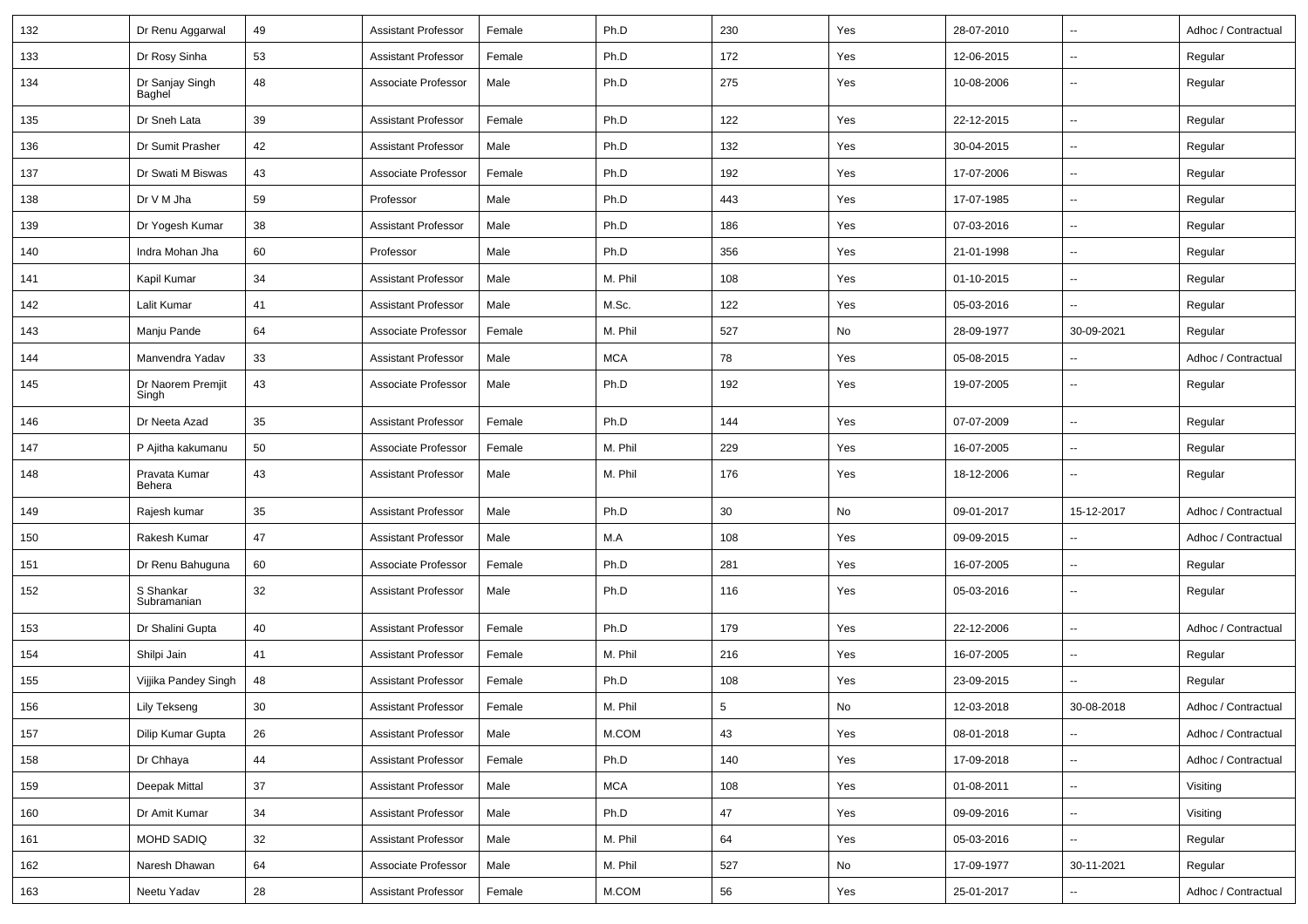| 164 | Parminder Kaur                | 45 | <b>Assistant Professor</b> | Female | Ph.D             | 156 | Yes | 25-01-2010 | $\overline{\phantom{a}}$ | Adhoc / Contractual |
|-----|-------------------------------|----|----------------------------|--------|------------------|-----|-----|------------|--------------------------|---------------------|
| 165 | Priyanka Yadav                | 32 | <b>Assistant Professor</b> | Female | Ph.D             | 97  | Yes | 05-10-2015 | $\sim$                   | Regular             |
| 166 | Rajpal Rajbhar                | 35 | <b>Assistant Professor</b> | Male   | M.Sc.            | 119 | Yes | 20-03-2012 | $\overline{\phantom{a}}$ | Adhoc / Contractual |
| 167 | Ranjan Swarnakar              | 47 | <b>Assistant Professor</b> | Male   | M.A              | 215 | Yes | 21-07-2005 | $\overline{\phantom{a}}$ | Regular             |
| 168 | Richa Suri Rastogi            | 38 | Associate Professor        | Female | M. Phil          | 191 | Yes | 18-08-2006 | $\sim$                   | Regular             |
| 169 | Saruchi Tandon                | 51 | Associate Professor        | Female | M. Phil          | 312 | Yes | 26-09-1995 | $\overline{\phantom{a}}$ | Regular             |
| 170 | Shambhu Nath<br>Dubey         | 50 | <b>Assistant Professor</b> | Male   | Ph.D             | 176 | Yes | 30-04-2015 | $\overline{\phantom{a}}$ | Regular             |
| 171 | Shweta Nanda                  | 35 | <b>Assistant Professor</b> | Female | M.A              | 136 | Yes | 21-07-2010 | $\overline{\phantom{a}}$ | Adhoc / Contractual |
| 172 | Vikas Kumar                   | 35 | <b>Assistant Professor</b> | Male   | Ph.D             | 136 | Yes | 01-05-2015 | $\overline{\phantom{a}}$ | Regular             |
| 173 | Haominthyang Brian<br>Singson | 27 | <b>Assistant Professor</b> | Male   | M.A              | 29  | Yes | 04-09-2018 | $\overline{\phantom{a}}$ | Adhoc / Contractual |
| 174 | Sushmita Chaturvedi           | 39 | <b>Assistant Professor</b> | Female | M.COM            | 81  | Yes | 11-09-2018 | $\overline{\phantom{a}}$ | Visiting            |
| 175 | Dr Nimalinni                  | 42 | <b>Assistant Professor</b> | Female | Ph.D             | 48  | Yes | 09-01-2017 | $\overline{\phantom{a}}$ | Adhoc / Contractual |
| 176 | Vineet                        | 30 | <b>Assistant Professor</b> | Male   | MSc(Mathematics) | 27  | Yes | 09-08-2019 | $\overline{\phantom{a}}$ | Adhoc / Contractual |
| 177 | Dr Neha Bhardwaj              | 34 | <b>Assistant Professor</b> | Female | Ph.D             | 57  | Yes | 10-01-2018 | $\overline{\phantom{a}}$ | Visiting            |
| 178 | Ms Swati                      | 34 | <b>Assistant Professor</b> | Female | M.Sc.            | 113 | Yes | 05-03-2016 | $\overline{\phantom{a}}$ | Regular             |
| 179 | Neeraj Mishra                 | 39 | <b>Assistant Professor</b> | Male   | M.Sc.            | 106 | Yes | 22-12-2015 | $\sim$                   | Regular             |
| 180 | Om Prakash Yadav              | 32 | <b>Assistant Professor</b> | Male   | Ph.D             | 67  | Yes | 22-12-2015 | $\sim$                   | Regular             |
| 181 | Pragya Atri                   | 38 | <b>Assistant Professor</b> | Female | M. Phil          | 138 | Yes | 21-07-2010 | $\mathbf{u}$             | Adhoc / Contractual |
| 182 | Raj Kumar Bhagat              | 45 | <b>Assistant Professor</b> | Male   | M.Sc.            | 132 | Yes | 05-10-2015 | $\sim$                   | Regular             |
| 183 | Dr Rakesh Simhar              | 41 | <b>Assistant Professor</b> | Male   | Ph.D             | 64  | Yes | 09-01-2017 | $\overline{\phantom{a}}$ | Adhoc / Contractual |
| 184 | Ravish                        | 37 | <b>Assistant Professor</b> | Male   | M. Phil          | 143 | Yes | 19-08-2011 | $\overline{\phantom{a}}$ | Adhoc / Contractual |
| 185 | Ruchika Kaura                 | 37 | <b>Assistant Professor</b> | Female | Ph.D             | 201 | Yes | 22-07-2010 | $\overline{\phantom{a}}$ | Adhoc / Contractual |
| 186 | Savitri Sidana                | 68 | Associate Professor        | Female | M. Phil          | 500 | No  | 24-08-1976 | 30-11-2017               | Regular             |
| 187 | Shibani Phukan                | 47 | Associate Professor        | Female | M. Phil          | 231 | Yes | 18-07-2005 | $\overline{\phantom{a}}$ | Regular             |
| 188 | Vijay Narayan Mani            | 38 | <b>Assistant Professor</b> | Male   | Ph.D             | 91  | Yes | 01-09-2014 | $\overline{\phantom{a}}$ | Adhoc / Contractual |
| 189 | Vishnu Kumawat                | 38 | Assistant Professor        | Male   | M.Sc.            | 134 | Yes | 22-12-2015 |                          | Regular             |
| 190 | Ravi Kant Tiwari              | 29 | <b>Assistant Professor</b> | Male   | M. Phil          | 57  | Yes | 08-09-2018 | $\overline{\phantom{a}}$ | Visiting            |
| 191 | Kumar Prasant<br>Shekhar      | 41 | <b>Assistant Professor</b> | Male   | M. Phil          | 76  | Yes | 09-01-2017 | $\overline{\phantom{a}}$ | Visiting            |
| 192 | Dr Renu Bala                  | 45 | <b>Assistant Professor</b> | Female | Ph.D             | 2   | Yes | 11-09-2018 | $\sim$                   | Visiting            |
| 193 | Lokesh                        | 43 | Assistant Professor        | Male   | <b>MCA</b>       | 80  | No  | 11-01-2011 | 27-04-2019               | Adhoc / Contractual |
| 194 | Mousumi Ray                   | 49 | Associate Professor        | Female | M. Phil          | 204 | Yes | 19-07-2005 | $\overline{\phantom{a}}$ | Regular             |
| 195 | Dr Neelam Gaur                | 47 | <b>Assistant Professor</b> | Female | Ph.D             | 131 | Yes | 11-09-2017 | $\overline{\phantom{a}}$ | Visiting            |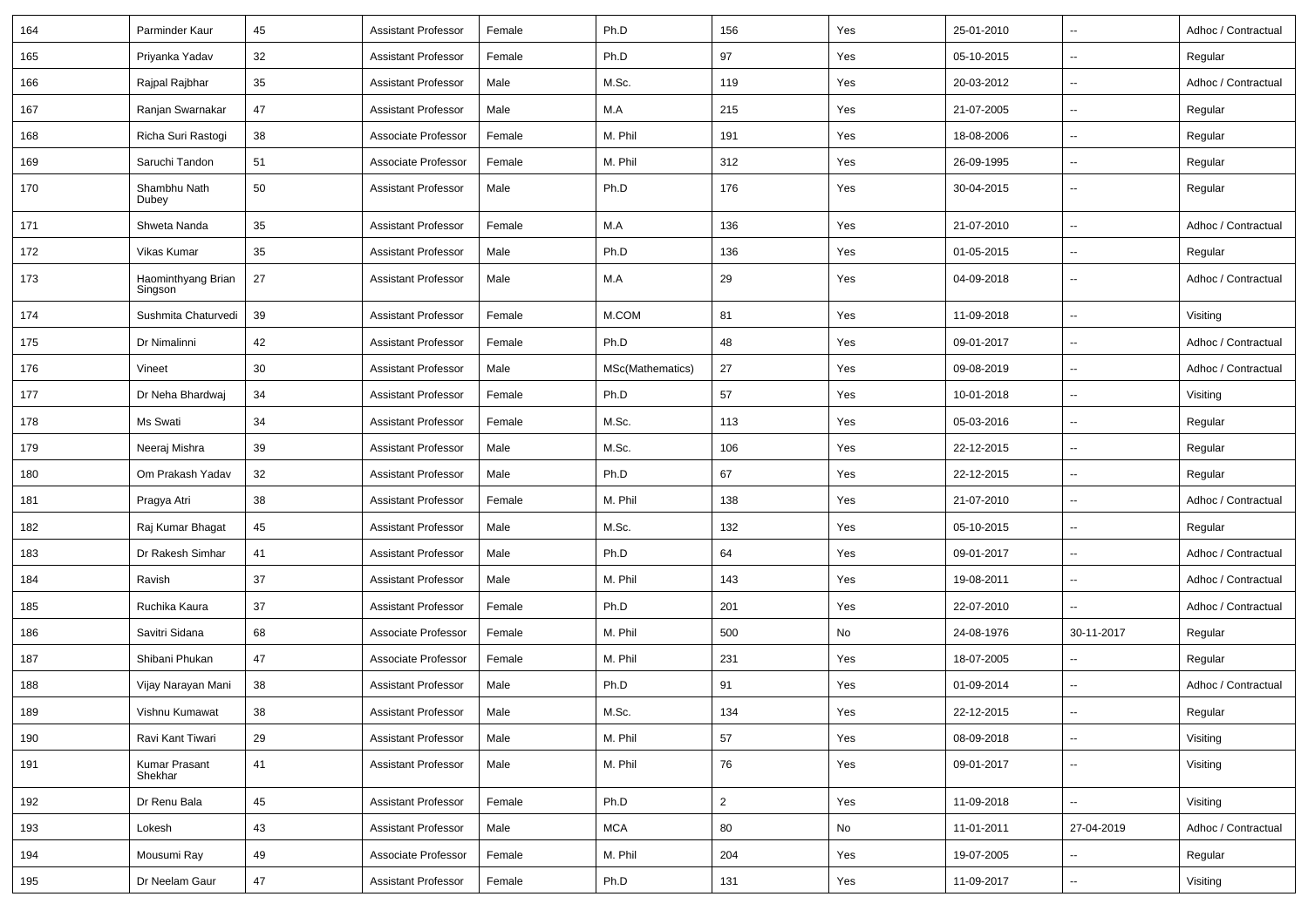| 196 | Dr Nidhi Bansal           | 42 | Associate Professor        | Female | Ph.D             | 220 | Yes | 31-07-2006 | Ξ.                       | Regular             |
|-----|---------------------------|----|----------------------------|--------|------------------|-----|-----|------------|--------------------------|---------------------|
| 197 | Dr Parul Jain             | 42 | <b>Assistant Professor</b> | Female | Ph.D             | 156 | Yes | 02-01-2016 | $\overline{\phantom{a}}$ | Adhoc / Contractual |
| 198 | <b>Puneet Sehgal</b>      | 33 | <b>Assistant Professor</b> | Male   | M.Sc.            | 132 | Yes | 01-08-2012 | $\sim$                   | Adhoc / Contractual |
| 199 | Dr Rajveer Singh          | 39 | Associate Professor        | Male   | Ph.D             | 185 | Yes | 29-12-2006 | --                       | Regular             |
| 200 | <b>Ravinder Pant</b>      | 30 | <b>Assistant Professor</b> | Male   | M.COM            | 115 | Yes | 03-09-2014 | $\sim$                   | Adhoc / Contractual |
| 201 | Ritu Bansal               | 33 | <b>Assistant Professor</b> | Female | M.Sc.            | 106 | Yes | 14-01-2013 | $\ddotsc$                | Adhoc / Contractual |
| 202 | Satish Chandra Jha        | 68 | Associate Professor        | Male   | M. Phil          | 468 | No  | 24-09-1977 | 31-01-2018               | Regular             |
| 203 | Shanti Pahwa              | 67 | Associate Professor        | Female | M. Phil          | 456 | No  | 23-08-1984 | 30-04-2019               | Regular             |
| 204 | Uma Ojha                  | 38 | <b>Assistant Professor</b> | Female | M. Phil          | 110 | Yes | 14-01-2013 | $\overline{\phantom{a}}$ | Adhoc / Contractual |
| 205 | Vinod Kumar Jain          | 67 | Associate Professor        | Male   | M. Phil          | 515 | No  | 23-08-1976 | 30-06-2019               | Regular             |
| 206 | Suryansu Guha             | 29 | <b>Assistant Professor</b> | Male   | M. Phil          | 17  | No  | 12-08-2018 | 29-03-2019               | Visiting            |
| 207 | Pinki Roy                 | 35 | <b>Assistant Professor</b> | Female | Ph.D             | 44  | Yes | 16-02-2018 | $\overline{\phantom{a}}$ | Adhoc / Contractual |
| 208 | Dr Aneesh Mishra          | 40 | <b>Assistant Professor</b> | Male   | Ph.D             | 89  | Yes | 11-08-2017 | $\overline{\phantom{a}}$ | Visiting            |
| 209 | Neeraj Saini              | 30 | <b>Assistant Professor</b> | Male   | MSc(Mathematics) | 57  | Yes | 14-08-2017 | $\overline{\phantom{a}}$ | Visiting            |
| 210 | Monu                      | 31 | <b>Assistant Professor</b> | Male   | M.Sc.            | 57  | Yes | 18-01-2018 | $\overline{\phantom{a}}$ | Visiting            |
| 211 | Nidhi Sharma              | 38 | <b>Assistant Professor</b> | Female | M.A              | 120 | Yes | 08-08-2019 | --                       | Adhoc / Contractual |
| 212 | Beenu                     | 27 | <b>Assistant Professor</b> | Female | M.COM            | 27  | Yes | 09-08-2019 | $\sim$                   | Adhoc / Contractual |
| 213 | Amit Kumar<br>Vishwakarma | 36 | <b>Assistant Professor</b> | Male   | Ph.D             | 120 | Yes | 09-08-2019 | --                       | Adhoc / Contractual |
| 214 | Abid Hussain              | 27 | <b>Assistant Professor</b> | Male   | Ph.D             | 36  | Yes | 09-08-2019 | --                       | Adhoc / Contractual |
| 215 | Yogendra Lal Verma        | 34 | <b>Assistant Professor</b> | Male   | Ph.D             | 26  | Yes | 21-08-2019 | $\overline{\phantom{a}}$ | Adhoc / Contractual |
| 216 | Somya                     | 28 | <b>Assistant Professor</b> | Female | M. Phil          | 28  | Yes | 09-08-2019 | $\overline{\phantom{a}}$ | Adhoc / Contractual |
| 217 | Khushboo Soni             | 28 | <b>Assistant Professor</b> | Female | M. Phil          | 60  | Yes | 20-08-2019 | $\overline{\phantom{a}}$ | Adhoc / Contractual |
| 218 | Pawan Kumar Singh         | 33 | <b>Assistant Professor</b> | Male   | M.Sc.            | 93  | Yes | 31-01-2014 | --                       | Adhoc / Contractual |
| 219 | Archita Singh             | 35 | <b>Assistant Professor</b> | Female | Ph.D             | 36  | Yes | 02-02-2019 | $\sim$                   | Adhoc / Contractual |
| 220 | Arunakar Pandey           | 41 | <b>Assistant Professor</b> | Male   | Ph.D             | 97  | Yes | 08-02-2019 | $\overline{\phantom{a}}$ | Adhoc / Contractual |
| 221 | Ram Sarik Gupta           | 33 | <b>Assistant Professor</b> | Male   | Ph.D             | 33  | Yes | 10-01-2019 | Ξ.                       | Adhoc / Contractual |
| 222 | Anup Chatterjee           | 71 | Associate Professor        | Male   | Ph.D             | 516 | No  | 07-08-1972 | 31-05-2015               | Regular             |
| 223 | Prem Lata Anand           | 71 | Associate Professor        | Female | M.A.(Economics)  | 504 | No  | 04-08-1973 | 30-04-2015               | Regular             |
| 224 | P Shardamani              | 71 | Associate Professor        | Female | Ph.D             | 510 | No  | 08-09-1973 | 30-06-2015               | Regular             |
| 225 | Rajan Kohli               | 70 | Associate Professor        | Male   | Ph.D             | 491 | No  | 14-09-1974 | 31-08-2015               | Regular             |
| 226 | Vijender Sharma           | 70 | Associate Professor        | Male   | Ph.D             | 456 | No  | 01-09-1976 | 30-09-2015               | Regular             |
| 227 | RK Gautam                 | 69 | Associate Professor        | Male   | Ph.D             | 456 | No  | 22-09-1977 | 30-09-2016               | Regular             |
| 228 | <b>KK Anand</b>           | 69 | Associate Professor        | Male   | M.A              | 528 | No  | 01-08-1972 | 30-09-2016               | Regular             |